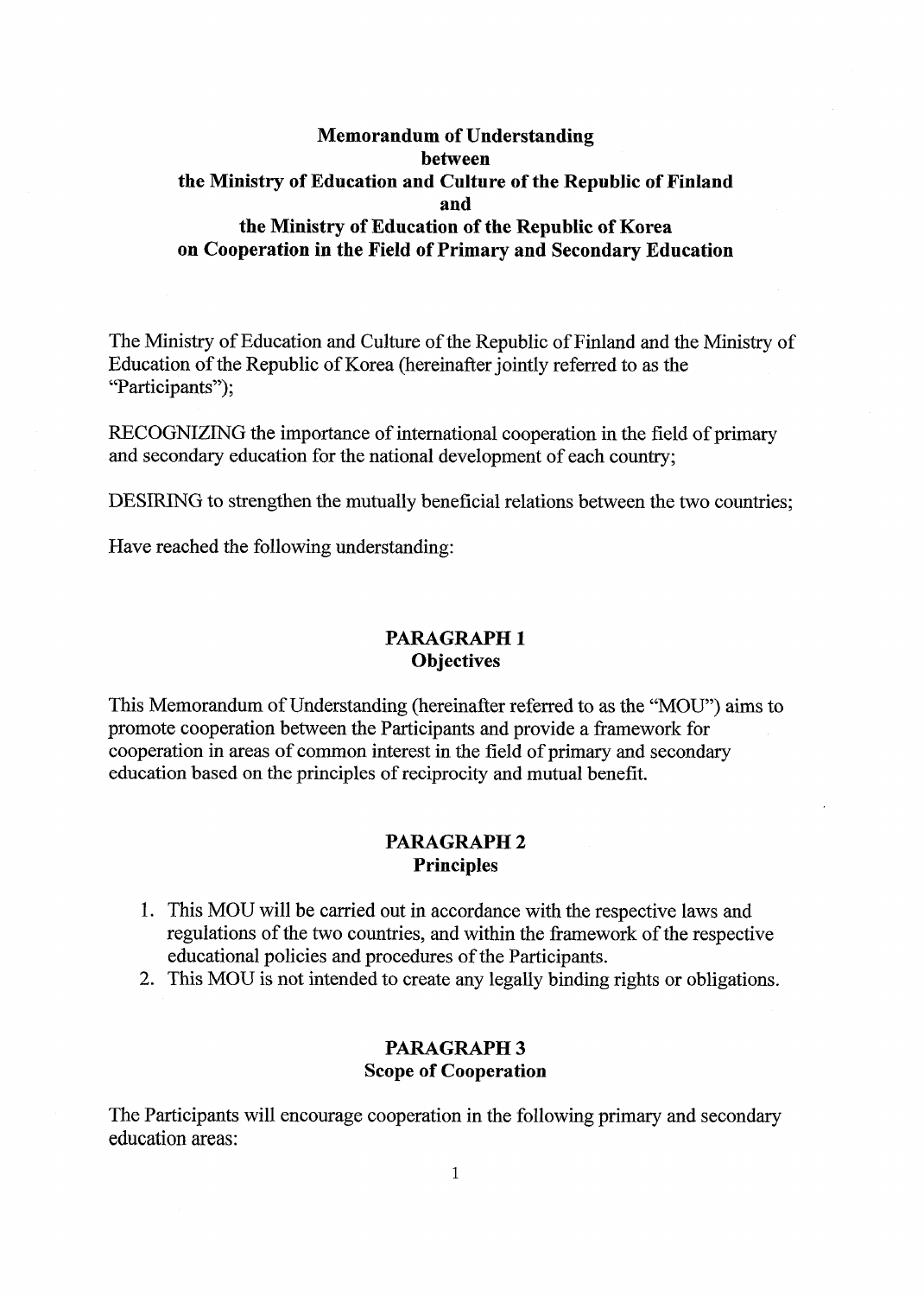- a. Exchange of experience, research materials, publications and teaching materials on primary and secondary education and information in areas of mutual interest;
- b. Exchange of teachers and students;
- c. Exchange of information on high school credit system;
- d. Exchange of information on respective policies and systems on learning environments for future;
- e. Exchange of information on teacher evaluation system;
- f. Exchange of information on democratic citizenship education including curriculum and teacher training resources;
- g. Encourage teaching and leaming of each other's language and history; and
- h. Any other forms of cooperation in the primary and secondary education that may he jointly decided by the Participants

#### **PARAGRAPH 4 Implementation and Funding**

- 1. Details of the substance, scope and implementation of cooperative activities and/or programs carried out under this MOU may be set out in more specific supplementary arrangements of the Participants.
- 2. The implementation of activities and/or programs under this MOU is subject to the availability of human, material and/or programs under this MOU.
- 3. Unless otherwise specifically decided, each Participant will bear its own costs arising from cooperative activities and/or programs under this MOU.

## **PARAGRAPH 5 Resolution of Differences**

Any difference arising from the interpretation, implementation and/or application of this MOU will be resolved amicably through mutual consultations between the Participants, without reference to any third party or international tribunal.

#### **PARAGRAPH 6 Amendment**

- 1. This MOU may be amended at any time by mutual written consent of the Participants.
- 2. Such amendments will come into effect on such date as may be mutually determined by the Sides and will form an integral part of this MOU.